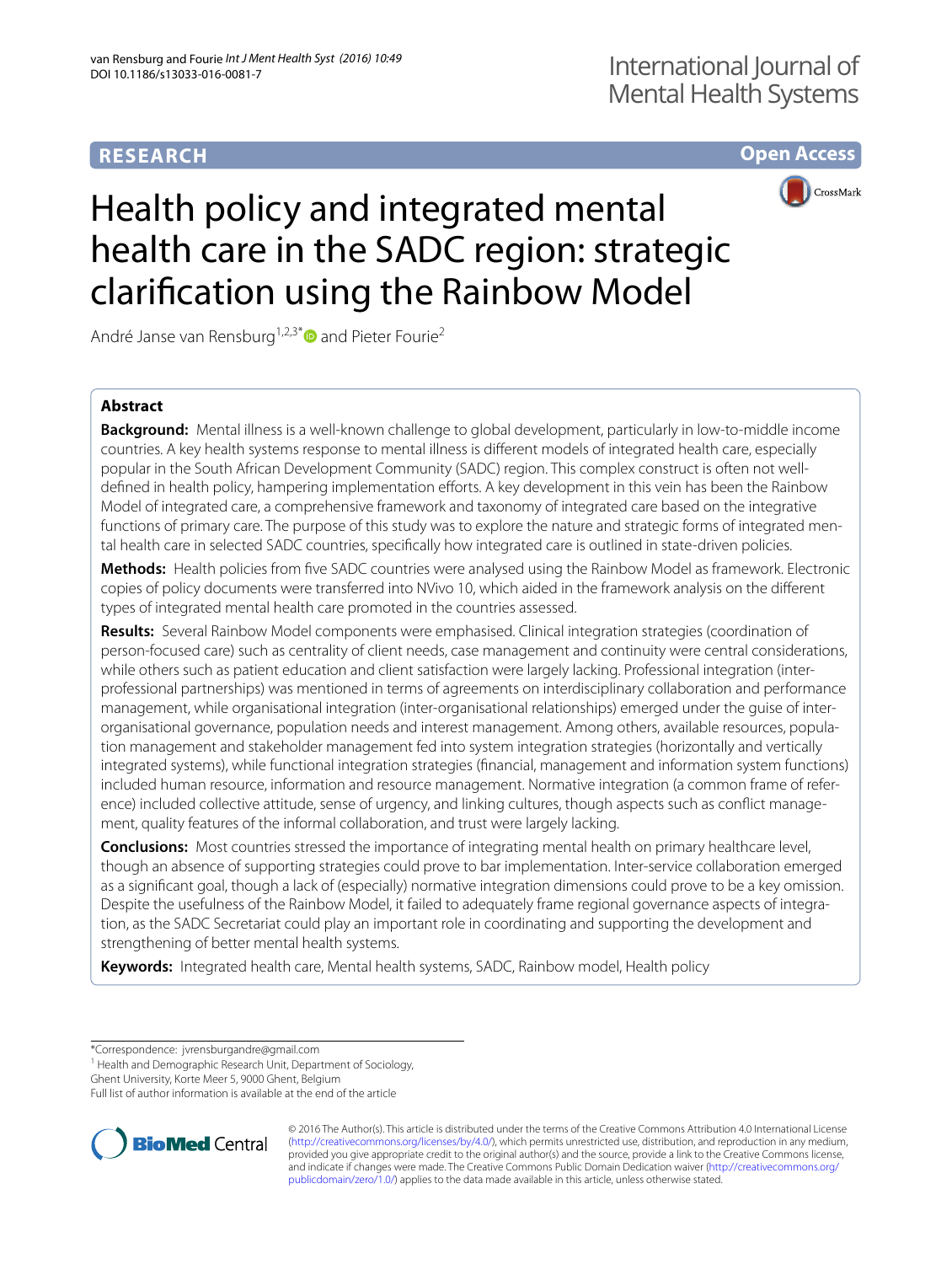#### **Background**

Mental illness is readily recognised as a significant challenge to global development outcomes [[1–](#page-10-0)[5\]](#page-10-1). In 2010, mental, neurological and substance abuse disorders accounted for 258 million disability-adjusted life years (DALYs)—10.4 % of all-cause DALYs—which amounted to an increase of 41 % since 1990 [[6\]](#page-10-2). It is estimated that by 2020 unipolar depression will be second among causes for disability worldwide [\[7\]](#page-10-3). The economic costs associated with mental illness are especially significant: the global costs amounted to US\$ 2.5 trillion in 2010, and are projected to increase to US\$ 6 trillion in 2030 [[8\]](#page-10-4). Spending on mental health care is disproportionate across different regions, with low-to-middle income countries (LMICs) spending US\$ 1.53, upper-middle income countries spending US\$ 1.96, and high income countries spending US\$ 58.73 per capita on mental health in 2013 [[9\]](#page-10-5). A recent economic analysis framed mental illness as a developmental rather than pure public health challenge, suggesting that the total investment required to address depression and anxiety disorders in 36 countries from 2016 to 2030 amounts to US\$ 147 billion. However, the returns on investment in this study was calculated to have a benefit to cost ratio of 3.3–5.7 to 1 when considering the value of both economic and health benefits [\[10](#page-10-6)]. The study included LMICs in its analysis, where the lack of mental health investment is especially tangible.

Mental illness exerts particular pressure on countries with underdeveloped health systems, which already have to contend with significant challenges associated with poverty, conflict and communicable diseases such as HIV  $[11-13]$  $[11-13]$  $[11-13]$ . Suicide rates have been suggested to be highest in LMICs, and due to inadequate support systems individuals and their families are disproportionally affected by mental disorders [\[14\]](#page-10-9). A major form of health system capital—mental health professionals—are also severely lacking in LMICs: in Africa there are 1.4 mental health workers per 100,000 population compared to the global average of 9 per 100,000 [[9\]](#page-10-5). Despite global efforts towards the strengthening of mental health systems [\[15](#page-10-10), [16\]](#page-10-11), mental health remains on the periphery of the global health agenda [\[17,](#page-10-12) [18](#page-10-13)]. Development assistance for global mental health increased between 2007 and 2013, but remains low—the proportion of the development assistance attributed to mental health is calculated to be less than 1 % of the US\$ 133.57 million total amount spent [[19\]](#page-10-14). LMICs especially struggle to attract funding and buckle under chronic underfunding and lack of investment in services [[1](#page-10-0)].

Against the backdrop of these global health governance dynamics, national governments increasingly have to strike an uncomfortable balance between responding to psychiatric need in the population, on the one hand, and producing gain in terms of cost effectiveness, on the other [\[20](#page-10-15), [21\]](#page-10-16). This tension has led to the adoption of different models of integrated care, an intervention with promising clinical outcomes with possible reduced costs  $[22-24]$  $[22-24]$ . Integrated care is a complex construct  $[25-27]$  $[25-27]$  $[25-27]$ , and while integrated care has emerged as a central feature of mental health system reforms in LMICs [[13,](#page-10-8) [28](#page-10-21)[–30](#page-10-22)], little attention has been paid to its forms and strategies in policy. The purpose of this article is to explore the nature and strategic forms of integrated mental health care in selected countries in the South African Development Community (SADC) region, specifically how integrated care is outlined in state-driven health policies.

#### **Conceptualising integrated health care**

An integrated care approach is consistently underlined as a strategy to address fragmented and uncoordinated health systems  $[31]$ , and to increase accessibility to care (especially of disadvantaged communities) [\[32](#page-10-24)]. It is well established that integrated care is a multi-layered construct  $[25-27]$  $[25-27]$  $[25-27]$ , and many authors have attempted to pin its meaning down. Integrated care has been used to describe the linking of services or programmes on similar levels of health care (for instance a multidisciplinary, integrated approach to diabetes mellitus management [[33\]](#page-10-25)), known as horizontal integration, and to the linking of services or programmes on different health care levels (for instance primary and secondary level integration for the management of serious psychiatric disorders [\[34\]](#page-10-26)), known as vertical integration [[35\]](#page-10-27). Within this broad categorisation, integrated care has been used to refer to as a patient-centred, demand-driven linking of the health care system with other human service systems on multiple levels to address complex health needs [\[25,](#page-10-19) [36](#page-10-28), [37](#page-11-0)]; the consolidation of a range of behavioural, medical and other elements into a single care or service package [\[26](#page-10-29)]; the creation of an organisational network providing a coordinated continuum of services to a defined population [\[38](#page-11-1), [39\]](#page-11-2); the amalgamation of continuity of care, shared care and seamless care  $[40]$  $[40]$ ; an organising principle that aims to improve care through improved coordination of methods, processes and models in line with the patient's perspective  $[41]$  $[41]$ ; and as the collaboration of multiple professionals, organisations and sectors towards coordinated care [[42\]](#page-11-5).

It is noteworthy that most conceptualisations of integrated care has been penned in high-income country contexts, and often do not adequately reflect LMIC health system configurations and processes. In this respect the WHO has been a key driver in the introducing of suitable models of integrated mental health care to LMICs. In an influential report, the WHO together with the World Organization of Family Doctors provided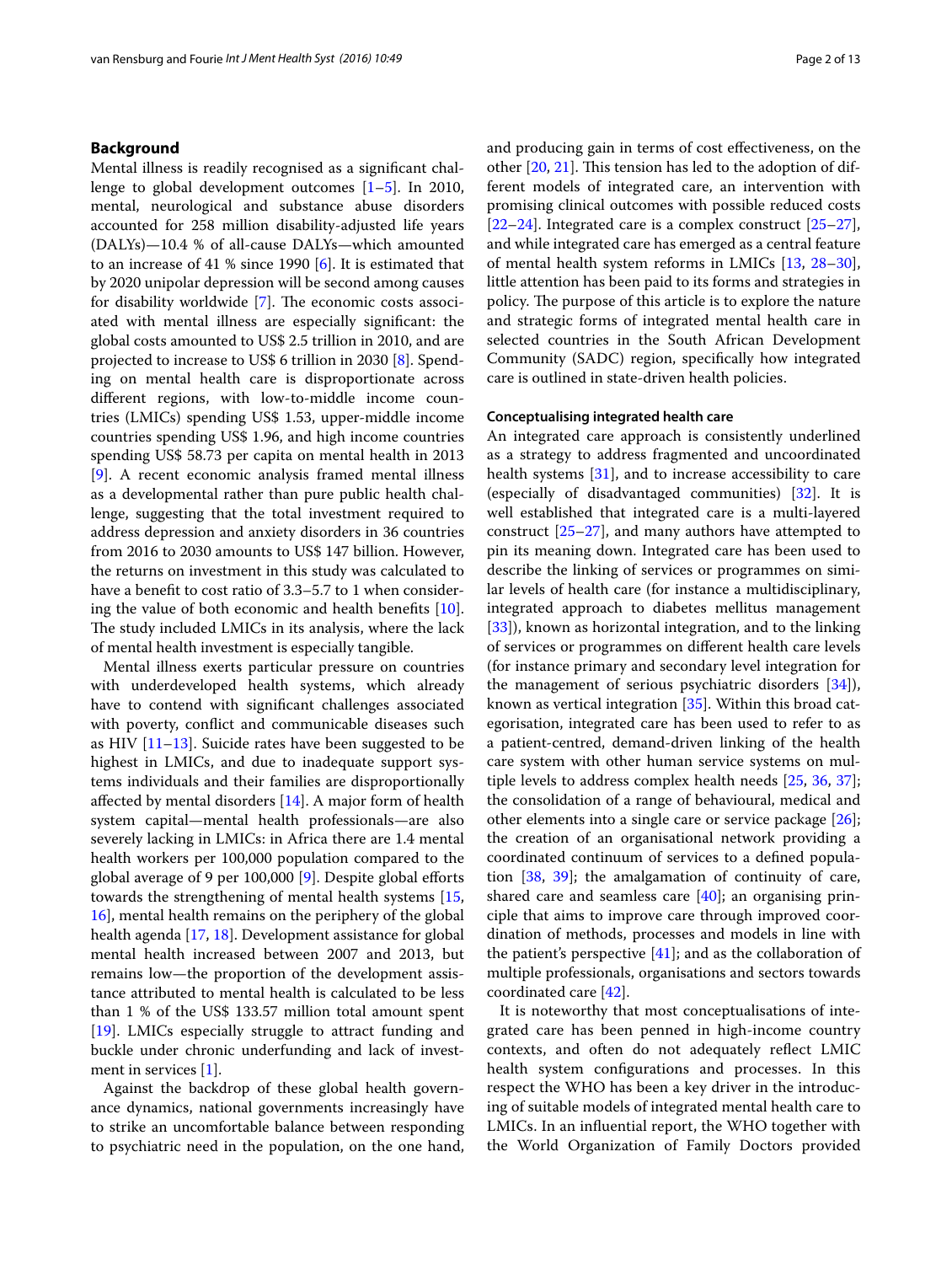guidance on integrating mental health into primary healthcare (PHC) [[39\]](#page-11-2). Given the proliferation of PHC as a foundation of health systems (especially) in LMICs, it made sense to use that as a platform from which to increase mental health care access. Many countries such as Brazil, South Africa and Uganda have in varying degrees introduced initiatives where mental health service capacity is fostered in PHC settings, whether this means training existing health workers or task-shifting related duties to lay health workers. Importantly, such clinical models of integration should be backed by solid national policy frameworks [[39\]](#page-11-2). Eaton and colleagues [[28\]](#page-10-21) provide an overview of different models of integrated mental health care that are recommended for and have been adopted by LMICs. These include: task-shifting mental health service provision from psychiatrists and psychologists to nurses and lay health workers; sharing mental health services with other core programmes such as immunisation, chronic conditions and HIV; task sharing to include support from families and community members, integrating mental health indicators within existing health information systems; and stronger collaboration with non-governmental organisations (NGOs). Common elements of integrated care in health policies in African contexts include decentralisation, as well as integrating mental health with general health services, especially at PHC level [\[7](#page-10-3)].

Within the multitude of voices, there clearly has been a need to distil the many integrated care types and meanings. Taking into account the integrative functions of primary care, Valentijn and colleagues [\[43](#page-11-6), [44\]](#page-11-7) recently presented the Rainbow Model of Integrated Care, a comprehensive framework and taxonomy of integrated care. Firstly, the authors argue that the primary care principles of first contact care, continuous care, comprehensive care, and coordinated care play a central role in the integration of care. Then, integrated care is structured conceptually along micro, meso and macro dimensions. Macro level integration refers to vertical and horizontal system integration. On the meso level, integration is conceptualised to happen in terms of inter-organisational integration, through market, hierarchy, and network mechanisms, as well as in terms of partnerships between professionals within and between different organisations. Micro-level integration refers to clinical integration, that is, achieving a coherent and coordinated process of health care delivery to individual patients. Linking the macro, meso and micro levels of integration are functional and normative integration. Functional integration refers to "Key support functions and activities…structured around the primary process of service delivery, to coordinate and support accountability and decision-making between organisations and professionals to add overall value to the system." Normative integration is defined as "The development and maintenance of a common frame of reference (i.e., shared mission, vision, values and culture) between organisations, professional groups and individuals" [\[43\]](#page-11-6). These domains of integrated care were subsequently fleshed out in a more comprehensive typology (see Additional file [1](#page-9-0)). Though still relatively novel, the Rainbow Model has already been used to measure integrated care in the Singapore Regional Health System [\[45](#page-11-8)], and its comprehensive underpinnings present a robust framework with which to explore integrated mental health care in national policies.

## **National and regional policy and integrated mental health care**

Omar and colleagues [[46\]](#page-11-9) suggest that "Mental health policies signal a government's intent to address the mental health needs of its citizens". In this vein, clarity of conceptualisations in health policy is paramount to the successful establishment of its intentions in implementing strategies, and it helps "to transport the issue from the ideological plane into practice, from a normative approach to a positive one" [[47\]](#page-11-10). Coherent individual as well as communal understanding and sense-making of the components and purpose of complex social interventions are crucial mechanisms in its implementation [[48](#page-11-11), [49\]](#page-11-12). Although governing integrated mental health care has been a global challenge, it is especially Sub-Sahara African countries that have struggled to both develop and implement mental health policies [[46\]](#page-11-9). The widespread socio-economic inequalities in this particular region not only elevates the pressing need for integrated mental health care, but also contributes to mental illness [[50\]](#page-11-13). Many LMICs and key regional organisations place increased focus on mental disorders [\[3](#page-10-30)]. This increased focus is evident in the national strategic mental health care reforms that have taken place to varying degrees in Sub-Saharan African countries during the past decade [\[7](#page-10-3), [12,](#page-10-31) [29,](#page-10-32) [30](#page-10-22), [46,](#page-11-9) [51](#page-11-14)–[59\]](#page-11-15).

Regional governing bodies certainly have a part to play in mental health system reforms, the importance of which is underscored during the on-going Ebola crisis in West Africa [[60](#page-11-16)]. The advent of global health governance highlights the interdependence of states and the increasing complexity of illness and disease responses, calling for cooperation among countries on issues that transcend national boundaries [[61](#page-11-17)]. Regional and interstate collaborative governance have been shown to be an effective vehicle with which to address complex health system challenges, as exemplified by the activities of the Union of South American Nations and the WHO's South East Asian Regional Office [[60](#page-11-16)]. A key regional body in the Sub-Sahara African region is the Southern African Development Community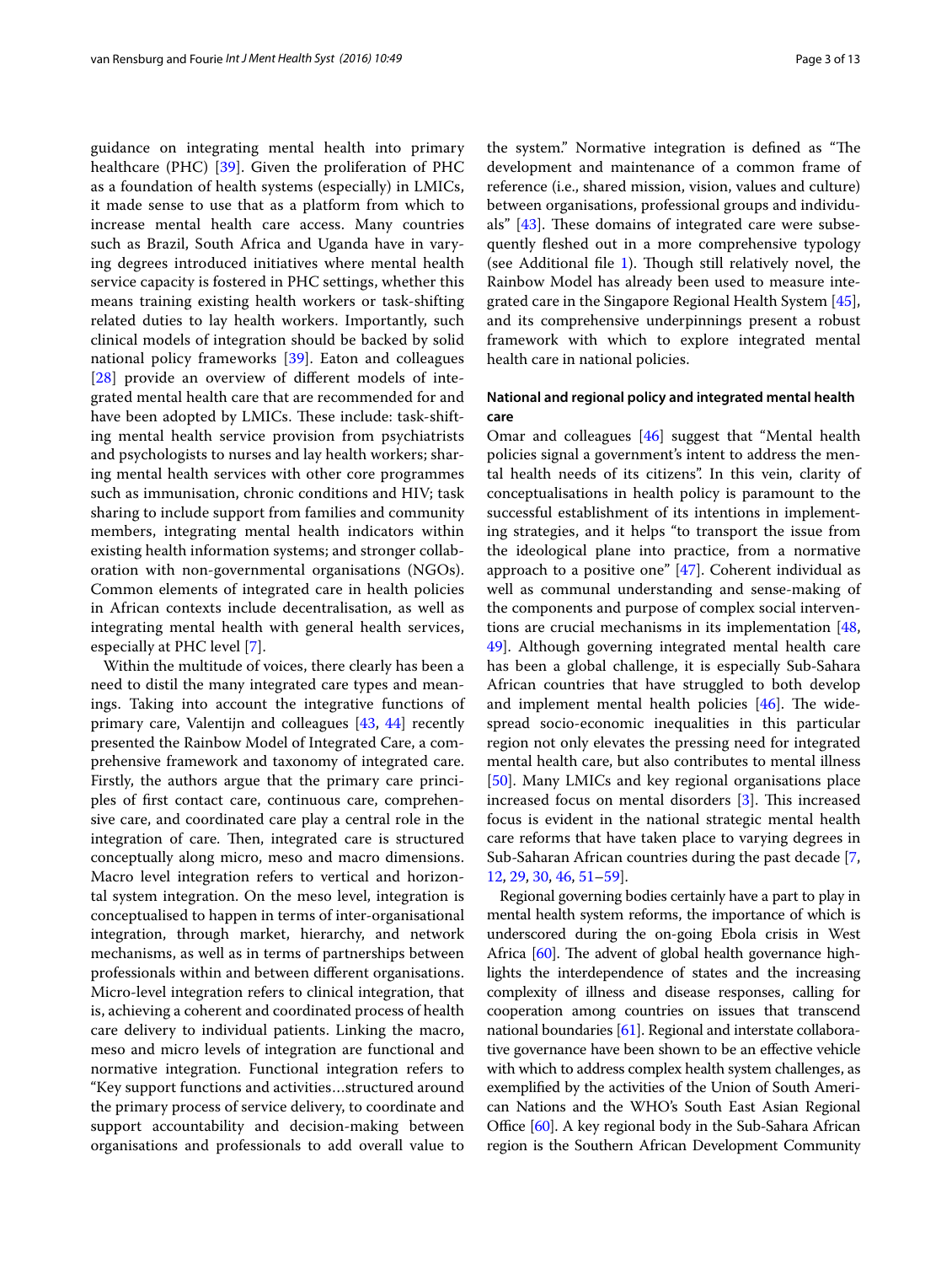$(SADC).<sup>1</sup>$  $(SADC).<sup>1</sup>$  $(SADC).<sup>1</sup>$  Its Secretariat (seated in Gaborone, Botswana) have not forwarded any tangible policies related to mental health care, and has no dedicated body concerned with health or mental health. Notwithstanding these shortcomings, the SADC Secretariat did produce a Protocol on Health [[62](#page-11-18)] which included a focus on mental health, and have shown promise in its development of cross-border initiatives for malaria and HIV [[60](#page-11-16)].

Many SADC countries are yet to produce dedicated mental health policies. Limited evidence however suggest that in many African countries where mental health policies have been produced, these are often inappropriate, poorly implemented, and not translated into a detailed strategic action plan [\[46\]](#page-11-9). In the absence of regional coordination from SADC, it is unclear which types of integrated mental health care are pursued by its members. Clarity in this matter is important, since the effectiveness of mental and neuropsychiatric disorders have been noted to be "largely determined by the health systems in which they are nested" [[63](#page-11-19)]. Geopolitical health system differences (and associated socio-economic inequities) in many ways define the types of integrated mental health care unfolding in countries and regions [\[64\]](#page-11-20). For instance, in some countries such as Belgium [\[65](#page-11-21)], Canada [\[66](#page-11-22)] England and the Netherlands [[64](#page-11-20)] integrated mental health care usually refers to collaborative activities among different, independent service providers. On the other hand, in many African countries integrated mental health care usually refers to the integration of mental health care into general health services, specifically on PHC level [\[29,](#page-10-32) [30](#page-10-22), [53](#page-11-23)[–59\]](#page-11-15). These definitions are however highlighted by empirical field studies, and it remains unclear how integrated mental health care unfolds in national policy. Given the pressing need to study health policy and how it frames health systems [[67](#page-11-24)[–69\]](#page-11-25), the aim of the study was to explore the scope and focus of integrated mental health care in the SADC region.

#### **Methods**

In order to scrutinise the scope and focus of integrated mental health care in the SADC region, a policy analysis approach was pursued. A key part of policy analysis is to consider the influence of "ideas (arguments and evidence), over health system operations and policy change within them" [\[69\]](#page-11-25). National policy documents of five countries were scrutinised: Botswana, Malawi, Namibia, South Africa, and Zambia. Apart from Zimbabwe, these are the only countries with established national mental health policies in the SADC region (attempts to gain access to Zimbabwe policy documents were unsuccessful). Three policy documents were analysed from each country: the national health policy, the national health strategy, and the national mental health policy (see Box 1 for a breakdown). Far from being an exhaustive list of policies, the structuring of mental health service provision is not only contingent on these three types of policies, and many other strategies are potentially important—such as policies related to human resources for health, PHC, chronic illnesses, and so on. This being said, for the purpose of this article a national mental health policy certainly is most important, in addition to a national health policy. Also, strategic plans are important manifestations of national intent in terms of policy change, and so they were included. The SADC Secretariat offers little in terms of mental healthrelated strategy documents, the closest being its Protocol on Health [[62](#page-11-18)]. However, this particular regional strategy was not included in the formal analysis due to its lack of explicit focus on mental health care. Electronic versions of the documents were imported into NVivo (ver. 10) [[70](#page-11-26)], and sections dealing with integrated care were thematically arranged within the 59 items of the Rainbow Model [[44](#page-11-7)]. NVivo allowed for the systematic analysis of documents, by providing a template within which researchers could thematically arrange integrated mental health care nodes. More specifically, a framework method was followed as described by Gale and colleagues [[71](#page-11-27)]. The thematic arrangement process was checked by and discussed with a researcher who was not part of the study, in order to increase trustworthiness. Both explicit and implicit indications of integrated mental health care were included.

|  |  | Box 1 Policy documents included in the study |  |  |  |
|--|--|----------------------------------------------|--|--|--|
|--|--|----------------------------------------------|--|--|--|

| Country         | Document                                                                                                           |
|-----------------|--------------------------------------------------------------------------------------------------------------------|
| <b>Botswana</b> | National Health Policy: Towards a Healthier Botswana (2011)                                                        |
|                 | Integrated Health Service Plan: A Strategy for Changing the<br>Health Sector For Healthy Botswana 2010-2020 (2010) |
|                 | National Policy on Mental Health (2003)                                                                            |
| Malawi          | To the Year 2020: A Vision for the Health Sector in Malawi<br>(1999)                                               |
|                 | Malawi Health Sector Strategic Plan 2011-2016 (2010)                                                               |
|                 | National Mental Health Policy (2001)                                                                               |
| Namibia         | National Health Policy Framework 2010-2020 (2010)                                                                  |
|                 | Ministry of Health and Social Services Strategic Plan<br>2009-2013 (2009)                                          |
|                 | National Policy for Mental Health (2005)                                                                           |
| South Africa    | White Paper for the Transformation of the Health System in<br>South Africa (1997)                                  |
|                 | Department of Health Strategic Plan 2014/15-2018/19 (2014)                                                         |
|                 | National Mental Health Policy Framework and Strategic Plan<br>2013-2020 (2012)                                     |
| 7ambia          | National Health Policy (2011)                                                                                      |
|                 | National Health Strategic Plan 2011-2015 (2011)                                                                    |
|                 | Mental Health Policy (2004)                                                                                        |

<span id="page-3-0"></span><sup>&</sup>lt;sup>1</sup> Current member countries: Angola, Botswana, Democratic Republic of Congo, Lesotho, Madagascar, Malawi, Mauritius, Mozambique, Namibia, Seychelles, South Africa, Swaziland, United Republic of Tanzania, Zambia, Zimbabwe.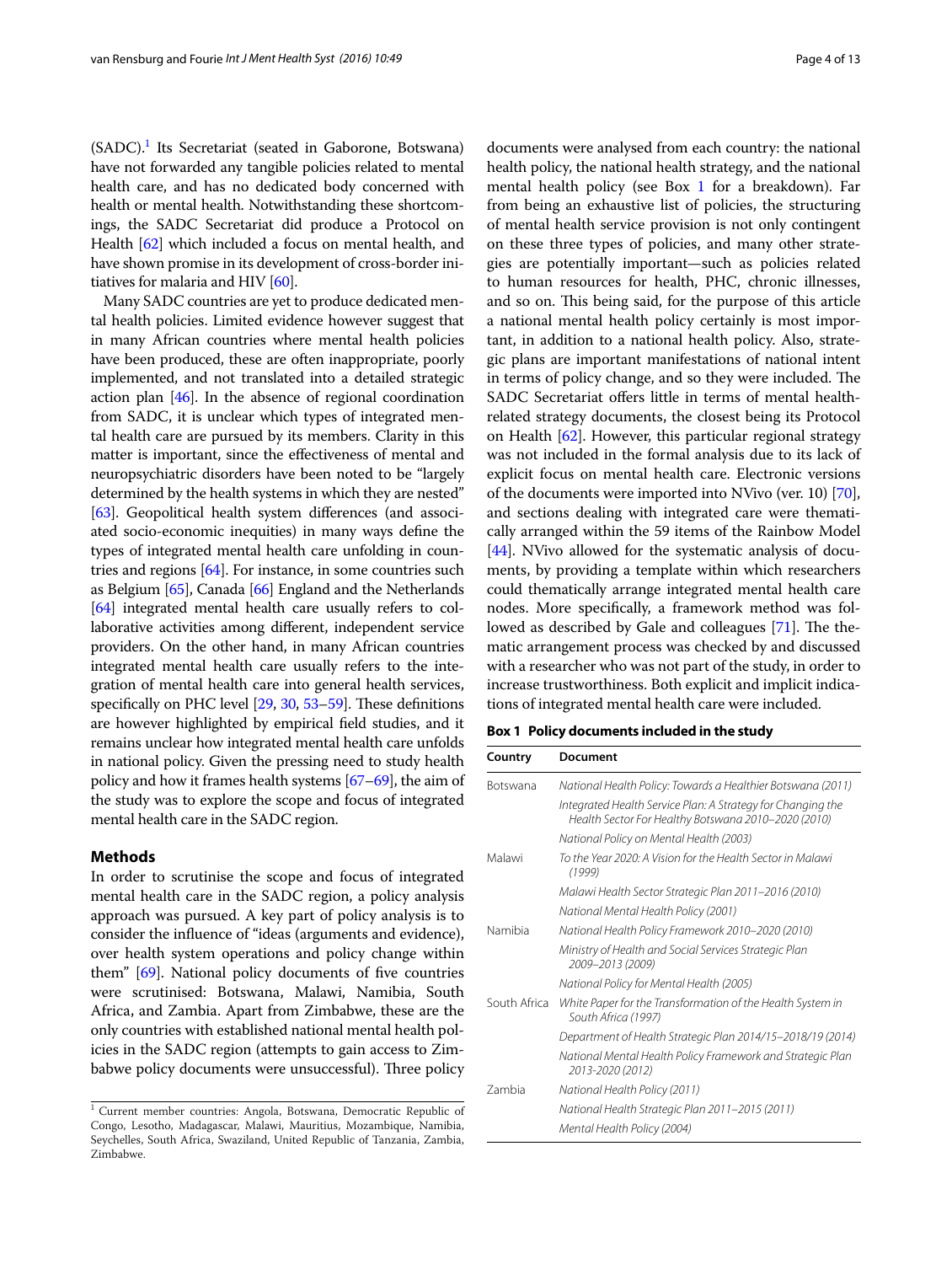## **Results**

The assessment undertaken revealed that all dimensions of integrated care—in terms of mental health—are manifested in national policy documents in the SADC region. An overview is provided in Table [1](#page-4-0).

#### **Clinical integration**

Several strategies emerged in terms of clinical integration (coordination of person-focused care in a single process across time, place and discipline—see Additional file [1](#page-9-0)). The *centrality of client needs* was a consideration forwarded in most of the policies, and included elements such as ensuring protection against discrimination and providing sheltered employment for patients suffering from mental illness (Botswana); the provision of "integrated, promotive, preventive, curative and rehabilitative mental health services" (Malawi); and the integration of mental health and social welfare services to ensure the meeting of all client needs (Namibia). In terms of *case management*, special provisions were made for strategies dealing with vulnerable, high-risk groups and their care (Malawi, Namibia, South Africa, Zambia). *Information provision to clients* was not a prominent strategy, though mention was made of the provision of adequate information to clients (Botswana). *Continuity* manifested in several ways, such as the continuity and harmonisation of comprehensive care by different service providers (Botswana), streamlining "fragmented services/programmes/ functions" for example linking programmes with known co-morbidity such as maternal health and tuberculosis (Namibia), and strengthening communication and transport between levels of care within referral processes (Zambia). *Interaction between professional and client* received less focus, but there was mention of the importance of well-trained and supported personnel in ensuring positive client outcomes (Botswana). Regarding *service characteristics*, mention was made of the integration of psychological services with general medical services (Malawi, Namibia, South Africa), though not much focus was placed with its integration with social and welfare services. *Client participation* was referred to in terms of engaging with clients in policy development, implementation, and service planning and monitoring (South Africa), while *population needs* was mentioned as a consideration in service development (Botswana, Namibia). Finally, *self*-*management* as an integration strategy was expressed through the establishment of a patient's charter highlighting taking responsibility for their own health (Botswana) and the promotion of self-help services (South Africa). In general, most policies touched on some clinical integration strategies. However, it should be kept in mind that the policies assessed were broad,

## <span id="page-4-0"></span>**Table 1 Integration strategies manifested in national policy**

| <b>Integration dimensions</b>                         |             | Countries |            |     |     |  |  |
|-------------------------------------------------------|-------------|-----------|------------|-----|-----|--|--|
|                                                       | <b>Bots</b> | Mal       | <b>Nam</b> | RSA | Zam |  |  |
| Clinical integration                                  |             |           |            |     |     |  |  |
| 1. Centrality of client needs                         | X           | X         | X          | X   |     |  |  |
| 2. Case management                                    |             | X         | X          | X   | X   |  |  |
| 3. Patient education                                  |             |           |            |     |     |  |  |
| 4. Client satisfaction                                |             |           |            |     |     |  |  |
| 5. Continuity                                         | X           |           | X          |     | X   |  |  |
| 6. Interaction between professional and<br>client     | X           |           |            |     |     |  |  |
| 7. Individual multidisciplinary care plan             |             |           |            |     |     |  |  |
| 8. Information provision to clients                   | Χ           |           |            |     |     |  |  |
| 9. Service characteristics                            |             | X         | Χ          | Χ   |     |  |  |
| 10. Client participation                              |             |           |            | X   |     |  |  |
| 11. Population needs                                  | X           |           | X          |     |     |  |  |
| 12. Self-management                                   | X           | X         |            | X   |     |  |  |
| Professional integration                              |             |           |            |     |     |  |  |
| 13. Inter-professional education                      |             |           |            | X   |     |  |  |
| 14. Shared vision between professionals               |             |           |            |     |     |  |  |
| 15. Agreements on interdisciplinary<br>collaboration  |             | X         | X          | X   | X   |  |  |
| 16. Multidisciplinary guidelines and<br>protocols     |             |           |            |     |     |  |  |
| 17. Inter-professional governance                     |             |           |            |     |     |  |  |
| 18. Interpersonal characteristics                     |             |           |            |     |     |  |  |
| 19. Clinical leadership                               |             |           |            | X   |     |  |  |
| 20. Environmental awareness                           |             |           |            |     |     |  |  |
| 21. Value creation for the professional               |             |           |            |     |     |  |  |
| 22. Performance management                            | X           | X         | X          |     | X   |  |  |
| 23. Creating interdependence between<br>professionals | X           |           |            | X   |     |  |  |
| Organisational integration                            |             |           |            |     |     |  |  |
| 24. Value creation for organisation                   | X           | X         | Χ          | X   |     |  |  |
| 25. Inter-organisational governance                   | X           | Χ         | X          | X   | X   |  |  |
| 26. Informal managerial network                       |             |           |            |     |     |  |  |
| 27. Interest management                               | X           | X         | X          | X   | X   |  |  |
| 28. Performance management                            |             |           |            |     |     |  |  |
| 29. Population needs as binding agent                 | Χ           | Χ         | Χ          | Χ   | Χ   |  |  |
| 30. Organisational features                           | X           | Χ         | Χ          | X   | X   |  |  |
| 31. Inter-organisational strategy                     | Χ           | X         | Χ          | X   | Χ   |  |  |
| 32. Managerial leadership                             |             |           |            |     |     |  |  |
| 33. Learning organisations                            |             |           |            | Χ   |     |  |  |
| 34. Location policy                                   | Χ           | X         | X          | Χ   | Χ   |  |  |
| 35. Competency management                             |             |           |            |     |     |  |  |
| 36. Creating interdependence between<br>organisations | Χ           | Χ         | Χ          | Χ   | Χ   |  |  |
| System integration                                    |             |           |            |     |     |  |  |
| 37. Social value creation                             | Χ           | X         | Χ          | Χ   | Χ   |  |  |
| 38. Available resources                               | Χ           | X         | Χ          | Χ   | Χ   |  |  |
| 39. Population features                               | Χ           | X         | Χ          | Χ   | Χ   |  |  |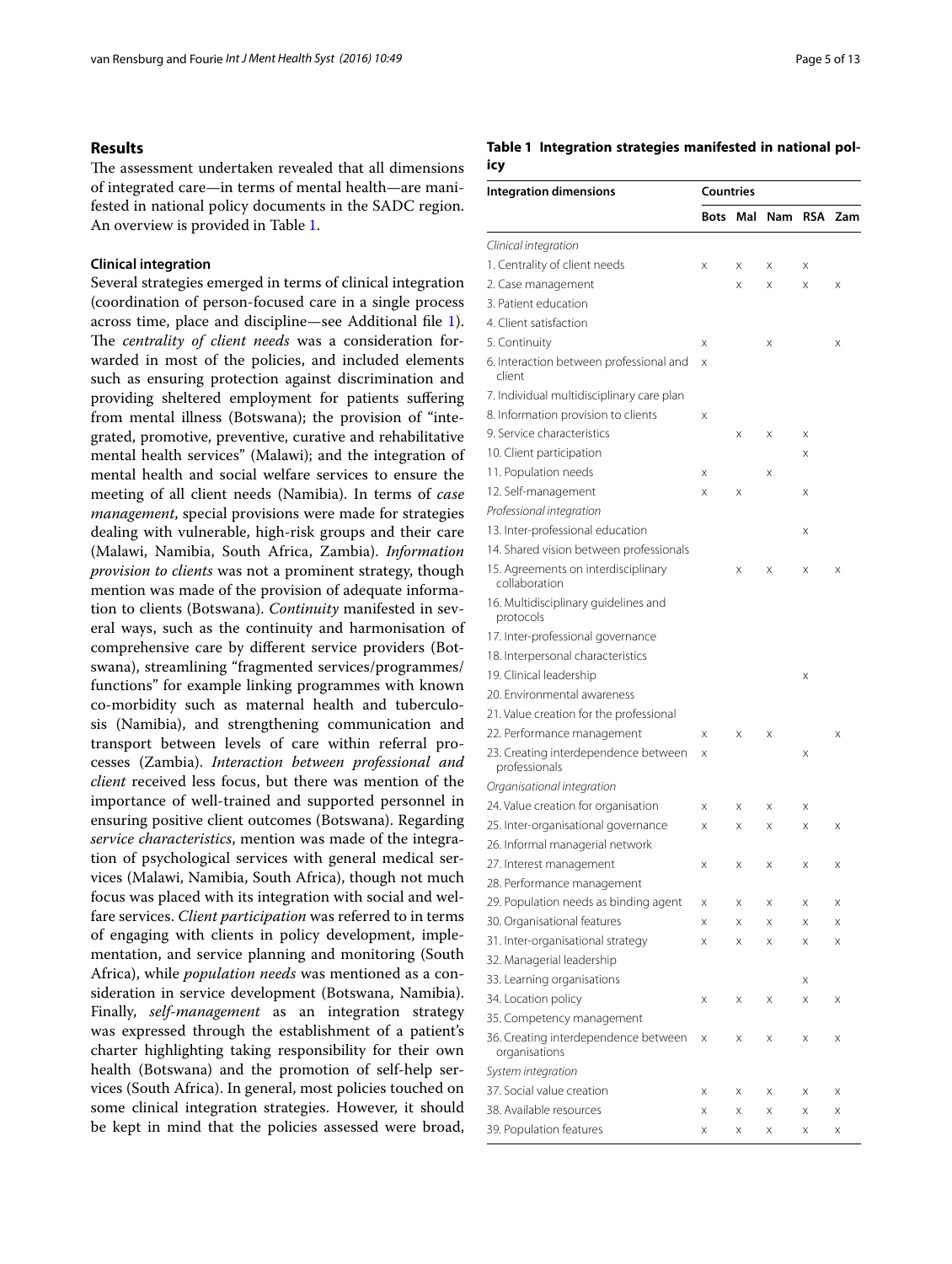## **Table 1 continued**

| <b>Integration dimensions</b>                           | <b>Countries</b> |          |            |            |     |  |
|---------------------------------------------------------|------------------|----------|------------|------------|-----|--|
|                                                         | <b>Bots</b>      | Mal      | <b>Nam</b> | <b>RSA</b> | Zam |  |
| 40. Stakeholder management                              | X                | $\times$ | X          | X          | X   |  |
| 41. Good governance                                     | X                | X        | X          | X          | X   |  |
| 42. Environmental climate                               | X                | X        | X          | X          | X   |  |
| Functional integration                                  |                  |          |            |            |     |  |
| 43. Human resource management                           | X                | X        | X          | X          |     |  |
| 44. Information management                              | X                |          | X          | X          | X   |  |
| 45. Resource management                                 |                  | X        |            | X          | X   |  |
| 46. Support systems and services                        |                  |          |            |            |     |  |
| 47. Service management                                  | X                | X        |            |            |     |  |
| 48. Regular feedback of performance<br>indicators       | X                | X        | X          | X          | X   |  |
| Normative integration                                   |                  |          |            |            |     |  |
| 49. Collective attitude                                 | X                | X        | X          | Χ          | X   |  |
| 50. Sense of urgency                                    | X                | X        | X          | X          | X   |  |
| 51. Reliable behaviour                                  |                  |          |            |            |     |  |
| 52. Conflict management                                 |                  |          |            |            |     |  |
| 53. Visionary leadership                                | X                | X        | X          | X          | X   |  |
| 54. Shared vision                                       | X                | X        | X          | X          | X   |  |
| 55. Quality features of the informal col-<br>laboration |                  |          |            |            |     |  |
| 56. Linking cultures                                    | X                |          | X          |            | X   |  |
| 57. Reputation                                          |                  |          |            |            |     |  |
| 58. Transcending domain perceptions                     |                  |          |            |            |     |  |
| 59. Trust                                               |                  |          |            |            |     |  |
|                                                         |                  |          |            |            |     |  |

macro-level documents, and individual needs received less focus than population needs in terms of integration strategies. Types of integration such as *patient education*, *client satisfaction*, and *individual multidisciplinary care plan* received little focus.

#### **Professional integration**

Selected professional integration (inter-professional partnerships based on shared competencies, roles, responsibilities and accountability—see Additional file [1\)](#page-9-0) emerged from the policy documents assessed. *Inter*-*professional education* did not receive much focus, though mention was made of the training, support and mentoring of staff working in general health settings, as well as the taskshifting of psychosocial work to non-specialist workers supervised and supported by specialists (South Africa). *Agreements on interdisciplinary collaboration* was especially manifested in directives towards multidisciplinary teams (South Africa), the collaboration among mental health workers and general health workers (South Africa, Namibia, Malawi) and among mental health workers and traditional healers (South Africa, Namibia, Zambia). Mention was made of *clinical leadership* in terms of the positioning of mental health specialists providing mentorship and support to non-specialist health workers in the context of task-shifting (South Africa). *Performance management* was manifested in monitoring and evaluating service provision (Malawi), ensuring that mental health personnel are well-trained and committed (Botswana), and implementing a performance management system (Namibia, Zambia). Finally, *creating interdependence between professionals* was detailed by the strengthening of referral systems, linkages and communication among health care workers (Botswana), as well as taskshifting strategies (South Africa). In general, focus on agreements on *interdisciplinary collaboration* and *performance management* received particular focus. Further, South African policies placed more value on professional integration strategies than its neighbouring states.

#### **Organisational integration**

Organisational integration (inter-organisational relationships, including common governance mechanisms—see Additional file [1](#page-9-0)) emerged intermittently. *Value creation for organisation* was manifested in the out-contracting of services to NGOs and private organisations (Botswana, Malawi, Namibia, South Africa). Strategies such as aligning programmes among service providers (Botswana), ensuring the participation of private organisations, civil society, traditional healers, and international agencies in service delivery, and a collaborative and referral strategy among the three tiers of health care provision (Botswana, Malawi, Namibia, South Africa, Zambia) were all suggestive of *inter*-*organisational governance, interest management, organisational features, inter*-*organisational strategy,* and *creating interdependence between organisations*. *Population needs* were considered in a description of national health statuses and burden of disease, as well as socio-economic aspects such as poverty (Botswana, Malawi, Namibia, South Africa, Zambia). *Learning organisations*—the idea that organisations should develop and maintain a culture of constant learning by its members—is manifested in directives such as the training in mental health care of non-health related public sector workers and civil society partners through in-service training (South Africa). In terms of *location policy*, not much was mentioned in terms of collaborative initiative among government and non-government organisations sharing facility space, although much attention was paid to government facility decentralisation, the providing of mental health care in PHC clinics, districts and regional hospitals (Botswana, Malawi, Namibia, South Africa, Zambia). Organisational integration strategies are key mechanisms which lead to integrated mental health systems. In the policies assessed, several strategies emerged generally uniformly across different countries. It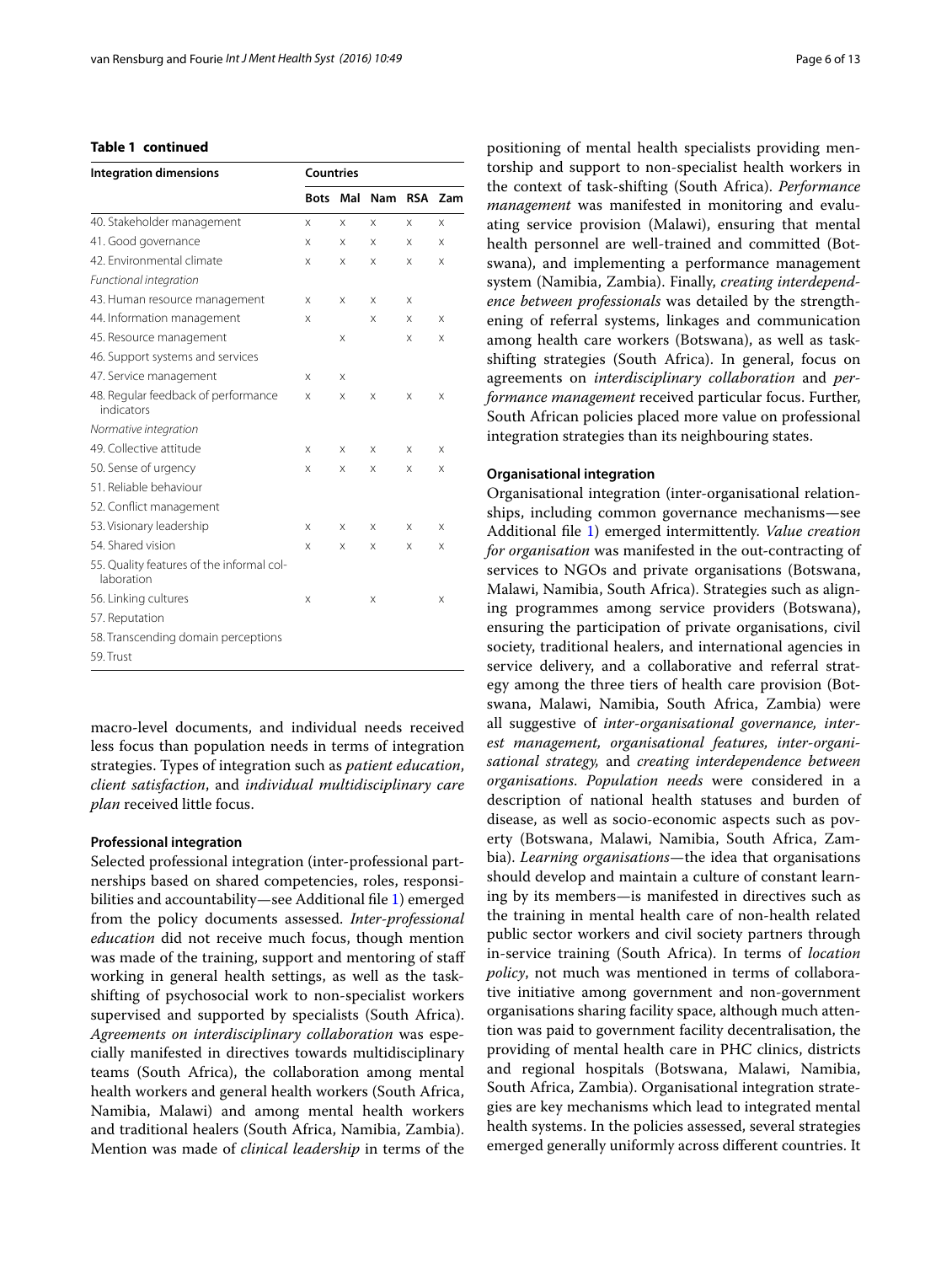has to be kept in mind that "organisations" in the country policies refers to both state-funded and non-state health facilities and the relations among them. This is opposed to its meaning in other contexts, for instance in some West European countries where mental health care is provided by independent organisations.

#### **System integration**

System integration (horizontal and vertical integration based on a coherent set of rules and policies between care providers and external stakeholders—see Additional file [1\)](#page-9-0) was widely highlighted in the policies assessed. All country policies acknowledged the importance and value of collaboration in service design and provision, in line with *social value creation*. *Available resources* are manifested in acknowledgements of limited resources, and the need to optimise these resources through appropriate cross-subsidisation and private–public service mix (Malawi, Namibia, South Africa, Zambia); simply put, "The assumption that all health care should be provided by government is, in many countries, unrealistic—the necessary resources simply do not exist." (Botswana). In terms of *population features*, the regional burden of communicable as well as non-communicable diseases was acknowledged, with HIV especially highlighted; social determinants of health such as poverty and lack of access to health services were also underlined (Botswana, Malawi, Namibia, South Africa, Zambia). *Stakeholder management* and *good governance* were highlighted under directives to engage with stakeholders such as private practitioners, traditional healers, NGOs, and faithbased organisations (Botswana, Malawi, Namibia, South Africa, Zambia). *Environmental climate* was manifested in the particular pluralistic health system configurations of the countries assessed, allowing collaboration among government and non-government service providers; such collaborative activities as well as decentralisation-type integration were central features of the policies. It is not that surprising that system integration received a strong focus among the country policies, given the macro scope of system integration dimensions.

#### **Functional integration**

Several functional integration strategies (key support functions and activities structured around the primary process of service delivery to coordinate and support accountability and decision-making—see Additional file [1](#page-9-0)) emerged. *Human resource management* was highlighted in terms of directives such as a multi-stakeholder human resource steering committee that is intended to provide strategic oversight related to human resources planning activities (Botswana); agreements with NGOs to train health care workers (Malawi); and mental health training for all health care workers, government as well as non-government (Namibia, South Africa). *Information management* was expressed in directives that promote the standardised collection of data from all health service providers (Botswana, Namibia, South Africa, Zambia). *Regular feedback of performance indicators* was promoted in terms of disseminating monitoring information to stakeholders (Botswana, Malawi, Namibia, South Africa, Zambia). *Resource management* was mentioned in the form of public–private partnerships in constructing and upgrading health facilities (Malawi, Zambia) and the use of community-based resources (South Africa). *Service management* was highlighted in terms of a directive ensuring 24-hour access to mental health services (Botswana, South Africa). While all countries included functional dimensions in their approaches to integrated mental health care, some elements were lacking—most notably, *support systems and services*, and *service management*. Again, these exclusions could be due to the micro scope of the particular integration strategies, as national policy documents often do not directly speak to the operational level.

#### **Normative integration**

The normative dimensions of integrated care (the development and maintenance of a common frame of reference between organisations, professional groups and individuals—see Additional file [1\)](#page-9-0) were more difficult to assess in the policies under scrutiny, principally due to the inherent need for more wide-ranging empirical investigations. This is especially evident in aspects such as *reliable behaviour*, *conflict management*, *quality features of the informal collaboration*, and *trust*. Nevertheless, the aim was to explore strategies that underscore and support normative integration. In this way, *collective attitude* and *sense of urgency* were suggested by aspects such as promoting relationships with and coordinating multiple stakeholders in providing mental health services; the state is often positioned as custodian of health care, but clearly needs input from all service providers within collaborative relationships (Botswana, Malawi, Namibia, South Africa, Zambia). *Linking cultures* was evidenced by directives to harmonise and align health service provision activities across all stakeholders (Botswana, Namibia, Zambia). The mere presence of a national mental health policy that promotes integrated care through collaborative relationships could be taken as an aspect of *visionary leadership* and a *shared vision*, although the common challenge of policy/implementation discordance makes this difficult to assess. Normative integration strategies also involve a relational focus, which makes it difficult to adequately assess the inclusion of dimensions such as collective attitude, reliable behaviour, and quality features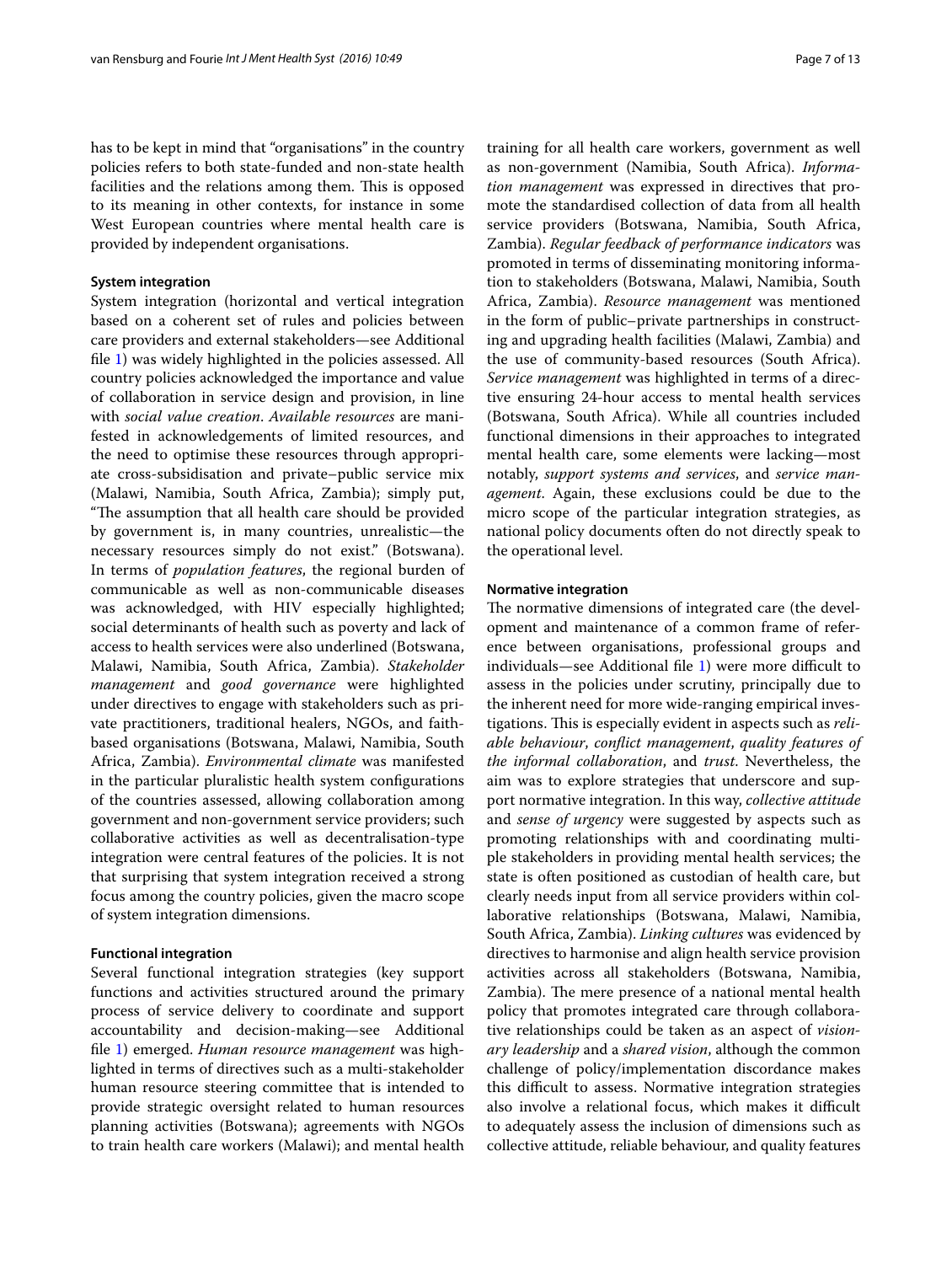of the informal collaboration in national state-driven policies. Finally, the lack of focus on *transcending domain perceptions* and *trust* could undermine the multi-professional aspirations of the mental health system reform strategies pursued by countries in the region.

## **Discussion**

The purpose of this article was to provide an overview of the scope and focus of integrated mental health care of countries in the SADC region. To this end, the Rainbow Model proved to be a useful tool with which to interrogate relevant strategies that are promoted by national health policy. The findings revealed several strategies related to integrated mental health care, across micro, meso and macro domains. While several strategies were mentioned in the policies, several were also absent. A lack of attention paid to clinical dimensions of integrated mental health care—for instance *client participation*, *information provision to clients*, *individual multidisciplinary care plan*, *client satisfaction*, and *patient education*—were especially worrying given the necessity of integrated care to be patient-focused [[39,](#page-11-2) [56,](#page-11-28) [58\]](#page-11-29). Nonetheless, cutting across the six integrated care domains of the Rainbow Model, two broad integration strategies emerged within the policies analysed: one, integrating mental health care into PHC, and two, collaboration in service provision among government and non-government role players, as well as among different government sectors. These broad strokes confirm Flisher and colleagues' [\[7\]](#page-10-3) description of Sub-Sahara African mental health care systems.

#### **PHC integrated mental health care**

The integration of mental health into PHC is a wellknown strategy in mental health reform processes globally, especially in LMIC settings [\[28,](#page-10-21) [72](#page-11-30)]. At the heart of integrated mental health care are efforts to bring specialist services closer to PHC level service providers [[21\]](#page-10-16) which links in well with the dominance of PHC in health systems of the SADC region [\[73](#page-11-31), [74\]](#page-11-32). The popularity of this approach lies in the parallels between the goals of integrated care and PHC, namely, increasing access to and equity and quality in health care services, as well as reductions in the costs associated with hospital-based health care. Additionally, by moving mental health care from specialist institutions to PHC clinics (i.e. closer to the community), the assumption is that community stigma towards mental illness will be ameliorated [\[21](#page-10-16), [75\]](#page-11-33). The importance of integrated primary mental health care is underlined by recent developments in South Africa, where mental health is being integrated with other chronic disease programmes on facility, community and population level—in a similar fashion to an integrated chronic disease management model [[76\]](#page-11-34). Such initiatives will no doubt be very much contingent on integration outcomes across the Rainbow Model spectrum.

In the policies assessed, integrating mental health into PHC was a central feature of reform strategies although these strategies were by no means uniform. For instance, some policies described this kind of integration simply as "integration of mental health into PHC", which means that efforts will be made to provide mental health at PHC facilities. Nevertheless—in line with the lack of professional integration dimensions highlighted in the policies—it remains unclear whether this means that mental health services will be provided by dedicated mental health professionals, whether it will be integrated with other PHC programmes such as maternal and child health, or whether all PHC staff will be trained to provided mental health services. The exception in this regard is South Africa, where a task-shifting approach is forwarded which involves the training, mentoring and supervision of lay health workers by specialist mental health practitioners to provide basic mental health services. This approach has been well-described [[29,](#page-10-32) [77](#page-11-35)[–80](#page-11-36)].

Possible concerns could be raised in terms of integrating mental health into PHC. Some integration aspects lacking in the policies, while arguably not essential, could at least prove to be influential in the implementation of integrated primary mental health care. These include professional integration components such as *shared vision between professionals*, *inter*-*professional governance*, and *value creation for the professional*. Further, *normative integration* components such as *trust*, *transcending domain perceptions*, *reliable behaviour* and *conflict management* were found to be largely lacking. These professional and normative—or soft—dimensions of integrated care are suggested to be especially salient influences in its implementation on PHC level [\[44](#page-11-7)]. Ideological and cultural differences among professionals, as well as poor conflict resolution practices, have been suggested to impede inter-professional collaboration. For instance, the diagnosis and effective management of mental illness in PHC settings has been suggested to raise resistance among general health care practitioners [\[81\]](#page-11-37). Petersen [[82,](#page-11-38) [83\]](#page-11-39) highlighted the ways in which dominant biomedical discourses in PHC settings impede mental health care provision in South Africa, while Patel and colleagues [[84\]](#page-11-40) noted a lack of clarity in objective setting and outlining of the responsibilities of professionals and managers in integrated primary mental health care efforts. By neglecting such strategies, the integration of mental health into PHC might be met by a range of challenges that may otherwise have been leveraged by normative and professional strategy inclusion.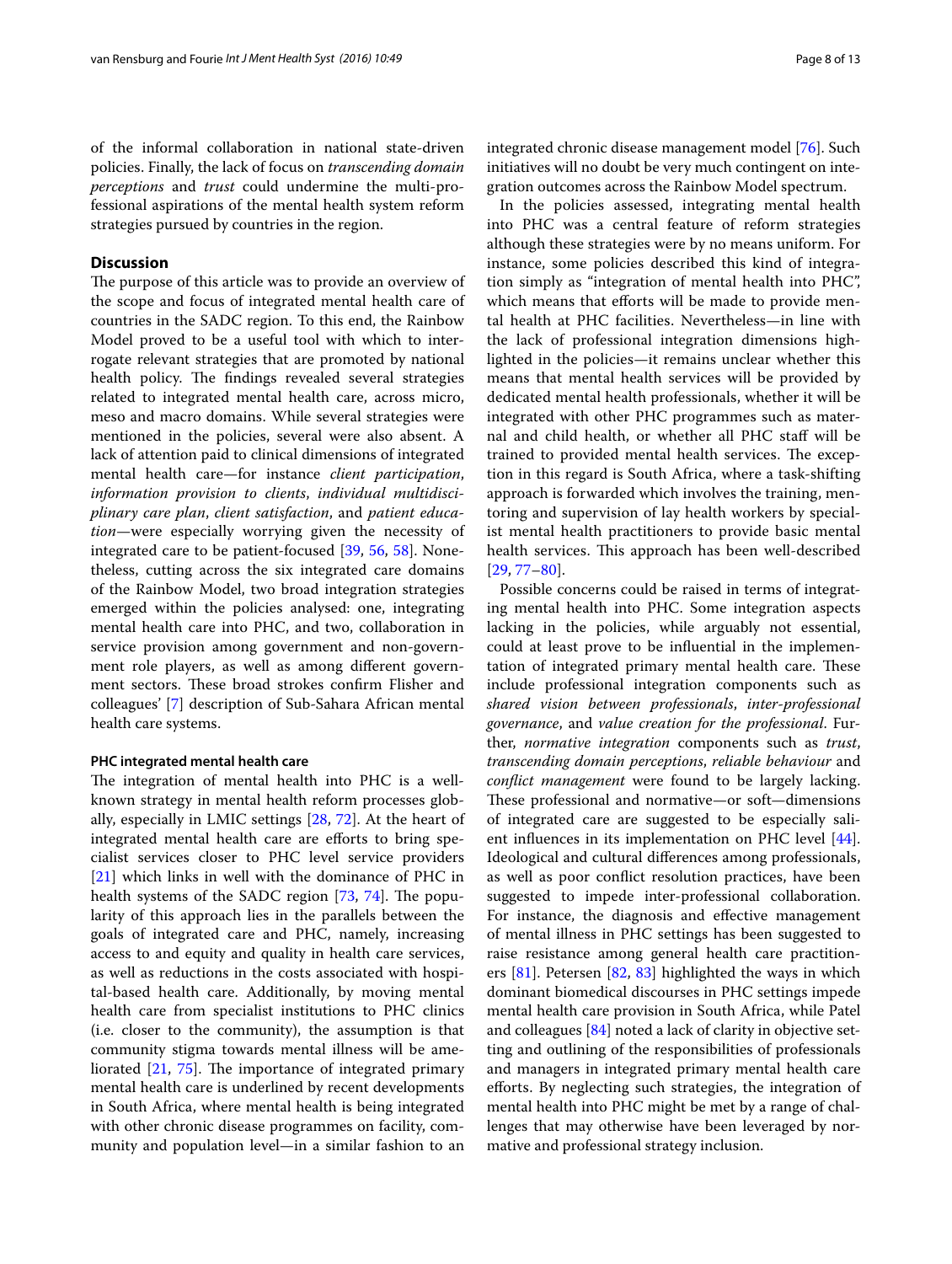#### **Inter‑service collaboration**

The second current of integrated care in the policies was inter-service collaboration. Comprehensive mental health care denotes a range of psychological, medical and social services, which in turn needs to be coordinated and organised within a multifaceted effort [\[21](#page-10-16), [85](#page-12-0), [86\]](#page-12-1). Collaboration among different service providers is an established feature of modern health systems, and a key strategy in continuity of care and effective resource utilisation [[87\]](#page-12-2). More specifically, successful integration efforts are strongly related to the extent of public, private and voluntary sector collaboration [[64\]](#page-11-20). The presence of such collaboration in health policy is partially due to the assumption that the struggle to effectively respond to rising demands for health services is in part due to a lack of partnership between the state, and private and voluntary sectors [[88](#page-12-3)]. While the private sector—due to its for-profit nature and financial and working conditions incentives—often have superior human and other resources, the non-profit sector have been suggested to increase human rights of people with mental illness within reforms towards integrated mental health care [[89\]](#page-12-4). The policies under focus frequently emphasised the need for collaboration among stakeholders; these were mostly between state-funded health service providers, and between state-funded health service providers and private and non-profit providers. Additionally, collaboration with traditional healers was frequently mentioned, a key consideration in mental health reforms in the SADC region [\[90](#page-12-5)[–93](#page-12-6)].

Some normative dimensions of integrated care related to inter-organisational collaboration were not well articulated. Examples such as *linking cultures* and *transcending domain perceptions* have been underlined as important mechanisms influencing successful collaboration within integrated care [[64\]](#page-11-20). An especially salient aspect of interorganisation collaboration in integrated mental health care is *trust*—which, although it has been increasingly perceived as essential by national governments [[94\]](#page-12-7), was not well emphasised. Trust has often been suggested to be a precondition for successful inter-organisational collaboration [[94,](#page-12-7) [95](#page-12-8)], a lack of which has been described in terms of hostility, mistrust and fighting [\[96](#page-12-9)]. Similar to inter-organisational relations, trust has also been suggested to be an essential aspect of inter-professional collaboration [\[97](#page-12-10)], elevating its importance in the aforementioned integrated primary mental health care strategies. Finally, the importance of trust is intimately tied to power relations  $[64, 96]$  $[64, 96]$  $[64, 96]$  $[64, 96]$ , an element to some extent absent in the Rainbow Model. A paucity of knowledge remains in terms of the power dynamics at play in integrated care initiatives—along with the governance of the relations within which they play out. For instance, efforts towards the shifting of mental health services towards PHC clinics might well result in a less central role for hospitals in service delivery, although hospitals will have a substantial power advantage over their PHC partners in the service network [\[98](#page-12-11)].

## **Integrated mental health care, the Rainbow Model and regional governance**

Although buoyed by its robust development and comprehensiveness, the Rainbow Model failed to identify additional macro-level elements of integrated care. Important aspects such as national economic and legal frameworks that are crucial in supporting the implementation of integrated care models can therefore be neglected in an analysis like the present. On regional level, sustained progress in global mental health requires close engagement with, among others, governments [[99\]](#page-12-12). Regional strategies are important influences in priority setting for mental health [\[100](#page-12-13)]. The WHO Africa Regional Strategy for Mental Health 2000–2010 [\[101](#page-12-14)] called for countries to adopt both the integration of mental health into general and primary health care, as well as to increase collaboration among relevant stake-holders. The SADC Protocol on Health [[62\]](#page-11-18) calls for collaboration and harmonisation of health system activities among its member countries, as well as mutual support and assistance in mental health care, including its integration into PHC systems. The advantages and stabilising effects of such a strategy were illustrated in regionally harmonising mental health policies, legislation, information systems and general structures [\[102](#page-12-15)]. Among the policies analysed in this article, Botswana, South Africa and Zambia recognised the significance of supra-national approaches to health and health care, for instance calling for inter-country collaboration in developing human resources for health, and calling for good regional health governance. SADC—specifically the SADC Secretariat—could potentially play a significant role in strengthening integrated mental health care development. Possibilities include the support of regional civil society and the training and retention of mental health professionals [[60,](#page-11-16) [61](#page-11-17), [103\]](#page-12-16). Evidence-based interventions such as collaborative stepped care, tasksharing and alternative approaches to human resources for health development [\[30](#page-10-22)]—key aspects of integrated care—could be supported from a regional governance level. Regional support could also be instrumental in supporting contemporary collaborative mental health initiatives on population, community and neighbourhood levels recently outlined [\[104](#page-12-17)].

The neglect of integrated care related to decentralisation processes—a key aspect of LMIC health system reform—is telling. The absence of such strategies could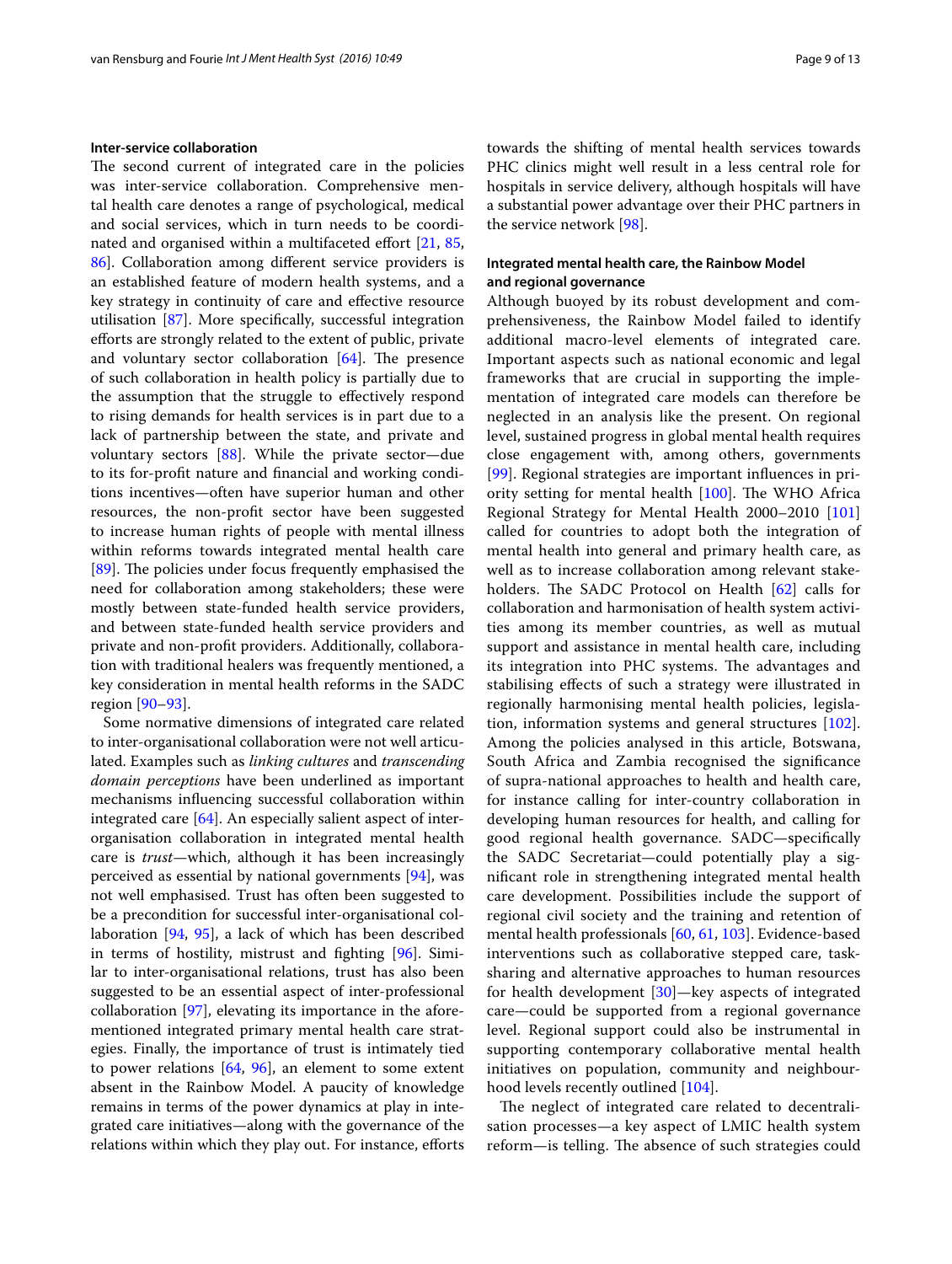be ascribed to the acknowledged lack of macro-policy expert input in the development of the Rainbow Model [[44](#page-11-7)]. Also, an argument could be made for the differences in health system configurations in the content of the Rainbow Model. In the countries under scrutiny health services are offered in a pluralistic, free market type systems. In contrast, the bulk of integrated care research has been based in Beveridge (state-provided health care largely financed by public taxation, e.g. UK, Canada) and Bismarck (state coordination and regulation of health care instead of provision, e.g. Belgium, The Netherlands) models of health systems. Health system configurations have been shown to be influential in the provision of integrated care and how it its related policies are implemented, as they significantly influence the positions and power of the state and other stakeholders, and the ways in which health system processes such as integrated mental health care are governed [[105](#page-12-18), [106\]](#page-12-19). Ultimately it can be argued that the Rainbow Model leans towards individualistic (as opposed to collective) values, in line with the knowledge base chiefly derived from European and North American contexts. This argument is strengthened by the frequent emphasis in the policies under discussion of the input, consideration of and collaboration with local communities in the provision of integrated mental health care—an aspect not picked up by the model.

The study has several limitations. Several policy documents were omitted in the analysis due to time constraints, which include national policies on human resources for health and PHC. The ommitance of pertinent social policies such as those dealing with crime and education is a limitation, and opens up an area for future exploration. Contradictions and coherence across the national policy spectrum will no doubt hold consequences for integrated mental health care. The vagueness with which strategies were described in the policies necessitated that subjective assumptions were made in categorising these strategies under relevant forms of integrated care. Nevertheless, it should be stressed that the purpose of the present article was not to measure integrated care as such, but rather to clarify its strategic meaning. Additionally, the discrepancy between policy content and implementation is well-known, and the integration strategies discussed do by no means reflect real-life integrated mental health care in the countries assessed. SADC countries without mental health policies were omitted under the assumption that the lack of explicit policy documents equates a lack of integrated mental health care, which might not necessarily be the case. It is important to keep in mind that the present analysis took place on the strategic, rather than operational, level.

#### **Conclusion**

Within the contexts of global reform initiatives, mental health care systems are changing. Integrated mental health care is an established feature of these restructurings, and fill a particularly important place in LMIC reforms. It promises to move us closer towards long-held aspirations for quality, equitable and accessible mental health care for those traditionally situated on the peripheries of society. However, this potential is significantly contingent on political will, both on national and supra-national levels. While political resolve is captured in policy, the details are more than just discourse; it is of crucial importance that we are clear about the scope and focus of integrated mental health care in order to better plan and facilitate implementation efforts.

The findings build on recent attempts to clarify integrated mental health care by investigating its meaning both on national and regional levels, significantly drawing from a robust model and applying it to LMIC contexts. Much progress has been made during past decades towards the provision of integrated mental health care under the guise of established models of care. Nevertheless, the present findings highlight the absence of important supportive integrated care strategies which could prove to be influential in the translation of intentions into reality.

The Rainbow Model proved to be a useful tool with which to interrogate a complex health system strategy. Despite its minimal drawbacks, the model lays a strong foundation for prospective empirical research. In this respect, future studies should be mindful of the multilayered nature of integrated mental health care, which paves the way for empirical fieldwork that explores the finer nuances of the ways in which integrated mental health care unfolds—particularly in LMICs. Such knowledge will no doubt prove to be useful amendments to frameworks such as the Rainbow Model. Further, given the global nature of health system dynamics, more research is needed on the ways in which regional governance could contribute to mental health system reform. Ultimately, theory-led insights on integrated care are decisive to its deployment success and in shaping better mental health systems.

## **Additional file**

<span id="page-9-0"></span>**[Additional file 1.](http://dx.doi.org/10.1186/s13033-016-0081-7)** The Rainbow Model of integrated care. Table outlining the Rainbow Model of integrated care.

#### **Abbreviations**

DALYs: disability-adjusted life years; LMICs: low-to-middle income countries; MDGs: millennium development goals; PHC: primary health care; SADC: South African Development Community; SDGs: sustainable development goals; WHO: World Health Organization.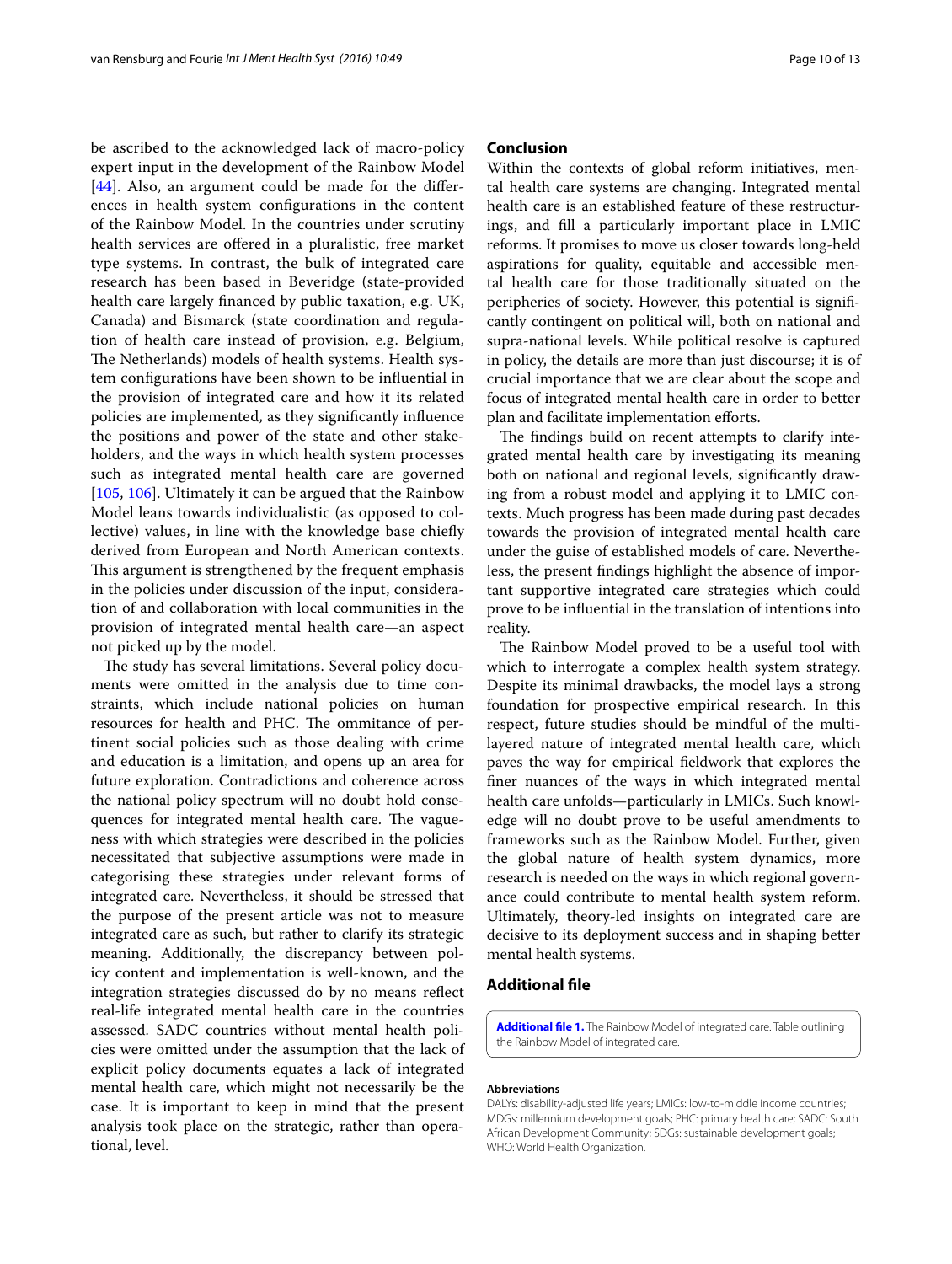#### **Authors' contributions**

AJvR conducted primary analysis and wrote the first draft. PF contributed to the literature and assisted with data analysis. Both authors read and approved the final manuscript.

#### **Author details**

<sup>1</sup> Health and Demographic Research Unit, Department of Sociology, Ghent University, Korte Meer 5, 9000 Ghent, Belgium. <sup>2</sup> Department of Political Science, Stellenbosch University, Corner Merriman and Ryneveld Street, Stellenbosch 7602, South Africa. 3 Centre for Health Systems Research & Development, University of the Free State, Nelson Mandela Road, Bloemfontein 9300, South Africa.

#### **Acknowledgements**

Invaluable assistance and inputs from Prof Elias Mpofu, University of Sydney, are readily acknowledged. The Postgraduate School, University of the Free State, Bloemfontein provided instrumental support towards rewriting the final draft. Two anonymous reviewers provided insightful critique, and their contributions to the overall quality of the article are gratefully recognised.

#### **Competing interests**

The authors declare that they have no competing interests.

#### **Availability of data and material**

The datasets generated and analysed during the current study are available from the corresponding author on reasonable request.

#### **Funding**

The study was conducted without external funding.

Received: 23 April 2016 Accepted: 14 July 2016 Published online: 22 July 2016

#### <span id="page-10-0"></span>**References**

- 1. McGovern P. Why should mental health have a place in the post-2015 global health agenda? Int J Ment Health Syst. 2014;8(1):1.
- 2. Gureje O, Thornicroft G. FundaMentalSDG Steering Group. Health equity and mental health in post-2015 sustainable development goals. Lancet Psychiatry. 2015;2(1):12–4.
- <span id="page-10-30"></span>3. Minas H, Tsutsumi A, Izutsu T, Goetzke K, Thornicroft G. Comprehensive SDG goal and targets for non-communicable diseases and mental health. Int J Ment Health Syst. 2015;9(1):1.
- 4. Votruba N, Thornicroft G. The importance of mental health in the sustainable development goals. Brit J Psych. 2015;12(1):2–4.
- <span id="page-10-1"></span>5. United Nations. Sustainable development goals. Goal 3: ensure healthy lives and promote well-being for all at all ages. Geneva: United Nations; 2016. <http://www.un.org/sustainabledevelopment/health/>.
- <span id="page-10-2"></span>6. Whiteford HA, Ferrari AJ, Degenhardt L, Feigin V, et al. The global burden of mental, neurological and substance use disorders: an analysis from the Global Burden of Disease Study 2010. PLoS ONE. 2015;10(2):e0116820.
- <span id="page-10-3"></span>7. Flisher AJ, Lund C, Funk M, Banda M, et al. Mental health policy development and implementation in four African countries. J Health Psych. 2007;12(3):505–16.
- <span id="page-10-4"></span>8. Bloom DE, Cafiero ET, Jané-Llopis E, Abrahams-Gessel S, et al. The global economic burden of noncommunicable diseases. Geneva: World Economic Forum; 2011.
- <span id="page-10-5"></span>9. World Health Organization. Mental health atlas 2014. Geneva: World Health Organization; 2014.
- <span id="page-10-6"></span>10. Chisholm D, Sweeny K, Sheehan P, Rasmussen B, et al. Scaling-up treatment of depression and anxiety: a global return on investment analysis. Lancet Psychiatry. 2016. doi[:10.1016/S2215-0366\(16\)30024-4.](http://dx.doi.org/10.1016/S2215-0366(16)30024-4)
- <span id="page-10-7"></span>11. Okasha A. Mental health in Africa: the role of the WPA. World Psychiatry. 2002;1(1):32–5.
- <span id="page-10-31"></span>12. Awenva AD, Read UM, Ofori-Attah AL, Doku VCK, et al. From mental health policy development in Ghana to implementation: what are the barriers? Afr J Psyc. 2010;13(3):184–91.
- <span id="page-10-8"></span>13. Breuer E, Myer L, Struthers H, Joska JA. HIV/AIDS and mental health research in sub-Saharan Africa: a systematic review. Afr J AIDS Res.
- <span id="page-10-9"></span>2011;10(2):101–22. 14. De Jesus MJ, Thornicroft G. Principles that should guide mental health policies in low-and middle-income countries. Revista Brasileira de Psiquiatria. 2010;32(3):212–3.
- <span id="page-10-10"></span>15. Patel V, Prince M. Global Mental Health: a new global health field comes of age. JAMA. 2010;303(19):1976–7.
- <span id="page-10-11"></span>16. Becker AE, Kleinman A. Mental health and the global agenda. N Engl J Med. 2013;369(1):66–73.
- <span id="page-10-12"></span>17. Tomlinson M. Global mental health: a sustainable post Millennium Development Goal?'. Int Health. 2013;5:1–3.
- <span id="page-10-13"></span>18. Tsai AC, Tomlinson M. Inequitable and ineffective: exclusion of mental health from the post-2015 development agenda. PLoS Med. 2015;12(6):e1001846.
- <span id="page-10-14"></span>19. Gilbert BJ, Patel V, Farmer PE, Lu C. Assessing development assistance for mental health in developing countries: 2007–2013. PLoS Med. 2015;12(6):e1001834.
- <span id="page-10-15"></span>20. Whiteford H. Unmet need: A challenge for governments. In: Andrews G, Henderson S, editors. Unmet need in psychiatry: problems, resources, responses. Cambridge: Cambridge University Press; 2000.
- <span id="page-10-16"></span>21. Mechanic D, McAlpine DD, Rochefort DA. Mental health and social policy: Beyond managed care (6th edn). Upper Saddle River: Pearson; 2014.
- <span id="page-10-17"></span>22. Druss BG, Rohrbaugh RM, Levinson CM, Rosenheck RA. Integrated medical care for patients with serious psychiatric illness: a randomized trial. Arch Gen Psych. 2001;58(9):861–8.
- 23. Butler M, Kane RL, McAlpine D, Kathol RG, et al. Integration of mental health/substance abuse and primary care No. 173. AHRQ Publication No. 09-E003. Rockville: Agency for Healthcare Research and Quality; 2008.
- <span id="page-10-18"></span>24. Butler M, Kane RL, McAlpine D, Kathol R, et al. Does integrated care improve treatment for depression? A systematic review. J Amb Care Man. 2011;34(2):113–25.
- <span id="page-10-19"></span>25. Kodner DL, Spreeuwenberg C. Integrated care: meaning, logic, applications, and implications – a discussion paper. Int J Integrated Care. 2001;2(14):1–6.
- <span id="page-10-29"></span>26. Blount A. Integrated primary care: organizing the evidence. Fam Syst Health. 2003;21:121–34.
- <span id="page-10-20"></span>27. England E, Lester H. Integrated mental health services in England: a policy paradox? Int J Integrated Care. 2005;5(3):1–8.
- <span id="page-10-21"></span>28. Eaton J, McCay L, Semrau M, Chatterjee S, et al. Scale up of services for mental health in low-income and middle-income countries. Lancet. 2011;378(9802):1592–603.
- <span id="page-10-32"></span>29. Petersen I, Ssebunnya J, Bhana A, Baillie K. Lessons from case studies of integrating mental health into primary health care in South Africa and Uganda. Int J Ment Health Syst. 2011;5(1):1.
- <span id="page-10-22"></span>30. Shidhaye R, Lund C, Chisholm D. Closing the treatment gap for mental, neurological and substance use disorders by strengthening existing health care platforms: strategies for delivery and integration of evidence-based interventions. Int J Ment Health Syst. 2015;9(1):1.
- <span id="page-10-23"></span>31. Lamontagne ME. Exploration of the integration of care for persons with a traumatic brain injury using social network analysis methodology. Int J Integrated Care. 2013;13:e038.
- <span id="page-10-24"></span>32. Mills A, Rasheed F, Tollman S. Strengthening health systems. In: Jamison DT, Breman JG, Measham AR, Alleyne G, et al., editors. Disease control priorities in developing countries. 2nd ed. New York: Oxford University Press; 2006.
- <span id="page-10-25"></span>33. Renders CM, Wagner EH. Interventions to improve the management of diabetes mellitus in primary care, outpatient and community settings. Cochrane Library; 2002.
- <span id="page-10-26"></span>34. Bindman J, Johnson S, Wright S, Szmukler G, et al. Integration between primary and secondary services in the care of the severely mentally ill: patients' and general practitioners' views. Brit J Psych. 1997;171(2):169–74.
- <span id="page-10-27"></span>35. Gröne O, Garcia-Barbero M. Integrated care: a position paper of the WHO European Office for Integrated Health Care Services. Int J Integr Care. 2001;1:e21.
- <span id="page-10-28"></span>36. Hardy B, Mur-Veeman I, Steenbergen M, Wistow G. Inter-agency services in England and the Netherlands: a comparative study of integrated care development and delivery. Health Policy. 1999;48(2):87–105.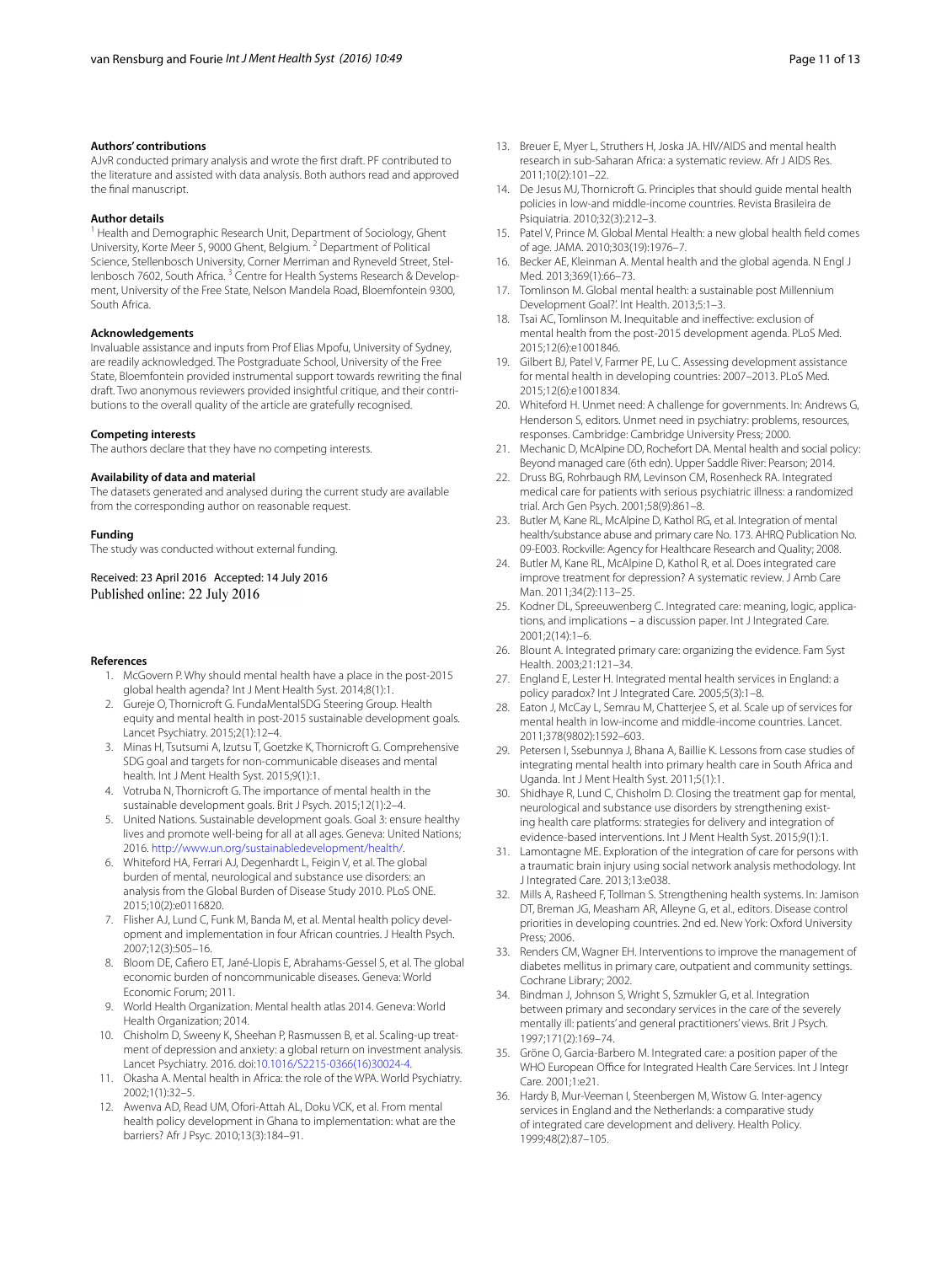- <span id="page-11-0"></span>37. Kodner D. All together now: a conceptual exploration of integrated care. Healthcare Quarterly. 2009;13:6–15.
- <span id="page-11-1"></span>38. Durbin J, Goering P, Streiner DL, Pink G. Does systems integration affect continuity of mental health care? Admin Policy Ment Health Ment Health Serv Res. 2006;33:705–17.
- <span id="page-11-2"></span>39. World Health Organization. Integrating mental health into primary care: A global perspective. Geneva: World Health Organization; 2008.
- <span id="page-11-3"></span>40. Protti D. Integrated care needs: integrated information management and technology. Healthcare Quarterly. 2009;13:24–36.
- <span id="page-11-4"></span>41. Shaw S, Rosen R, Rumbold B. What is integrated care? An overview of integrated care in the NHS. London: Nuffield Trust; 2011.
- <span id="page-11-5"></span>42. Tsasis P, Evans JM, Owen S. Reframing the challenges to integrated care: a complex-adaptive systems perspective. Int J Integr Care. 2012;12:e190.
- <span id="page-11-6"></span>43. Valentijn PP, Schepman SM, Opheij W, Bruijnzeels MA. Understanding integrated care: a comprehensive conceptual framework based on the integrative functions of primary care. Int J Integr Care. 2013;13:e010.
- <span id="page-11-7"></span>44. Valentijn PP, Boesveld IC, Van der Klauw DM, Ruwaard D, et al. Towards a taxonomy for integrated care: a mixed-methods study. Int J Integr Care. 2015;15:e003.
- <span id="page-11-8"></span>45. Nurjono M, Valentijn P, Bautista MA, Lim YW, et al. A prospective validation study of a rainbow model of integrated care measurement tool in Singapore. Int J Integr Care. 2016; 16(1).
- <span id="page-11-9"></span>46. Omar MA, Green AT, Bird PK, Mirzoev T, et al. Mental health policy process: a comparative study of Ghana, South Africa, Uganda and Zambia. Int J Ment Health Syst. 2010;4(1):1.
- <span id="page-11-10"></span>47. Magnoli A. What do you mean? Conceptual clarity in social policy. Washington: Inter-American Development Bank; 2002.
- <span id="page-11-11"></span>48. Murray E, Treweek S, Pope C, MacFarlane A, et al. Normalisation process theory: a framework for developing, evaluating and implementing complex interventions. BMC Med. 2010;8(1):63.
- <span id="page-11-12"></span>49. May CR, Finch T, Ballini L, MacFarlane A, et al. Evaluating complex interventions and health technologies using normalization process theory: development of a simplified approach and web-enabled toolkit. BMC Health Serv Res. 2011;11(1):245.
- <span id="page-11-13"></span>50. Burns JK. Poverty, inequality and a political economy of mental health. Epidemiol Psychiatr Sci. 2015;24(02):107–13.
- <span id="page-11-14"></span>51. Lund C, Kleintjes S, Campbell-Hall V, Mjadu S, et al. Mental health policy development and implementation in South Africa: a situation analysis: phase 1 country report. Cape Town: Mental Health and Poverty Project; 2008.
- 52. Draper CE, Lund C, Kleintjes S, Funk M, et al. Mental health policy in South Africa: development process and content. Health Policy Plan. 2009;24(5):342–56.
- <span id="page-11-23"></span>53. Souza R, Yasuda S, Cristofani S. Mental health treatment outcomes in a humanitarian emergency: a pilot model for the integration of mental health into primary care in Habilla, Darfur. Int J Ment Health Syst. 2009;3(1):1.
- 54. Kiima D, Jenkins R. Mental health policy in Kenya-an integrated approach to scaling up equitable care for poor populations. Int J Ment Health Syst. 2010;4(1):1.
- 55. Mwape L, Sikwese A, Kapungwe A, Mwanza J, et al. Integrating mental health into primary health care in Zambia: a care provider's perspective. Int J Ment Health Syst. 2010;4(1):1.
- <span id="page-11-28"></span>56. Monteiro NM, Ndiaye Y, Blanas D, Ba I. Policy perspectives and attitudes towards mental health treatment in rural Senegal. Int J Ment Health Syst. 2014;8(1):1.
- 57. Marais DL, Petersen I. Health system governance to support integrated mental health care in South Africa: challenges and opportunities. Int J Ment Health Syst. 2015;9(1):1.
- <span id="page-11-29"></span>58. Santos PF, Wainberg ML, Caldas-de-Almeida JM, Saraceno B, et al. Overview of the mental health system in Mozambique: addressing the treatment gap with a task-shifting strategy in primary care. Int J Ment Health Syst. 2016;10(1):1.
- <span id="page-11-15"></span>59. Mugisha J, Ssebunnya J, Kigozi FN. Towards understanding governance issues in integration of mental health into primary health care in Uganda. Int J Ment Health Syst. 2016;10(1):1.
- <span id="page-11-16"></span>60. Penfold E. Why a renewed focus on regional governance is needed post-2015. Glob Soc Policy. 2015;15(3):348–51.
- <span id="page-11-17"></span>61. Mooketsane KS, Phirinyane MB. Health governance in Sub-Saharan Africa. Glob Soc Policy. 2015;15(3):345–8.
- <span id="page-11-18"></span>62. Community South African Development. Protocol on health. Maputo: South African Development Community; 1999.
- <span id="page-11-19"></span>63. Lund C. Poverty, inequality and mental health in low-and middleincome countries: time to expand the research and policy agendas. Epi Psych Sci. 2015;24(2):97–9.
- <span id="page-11-20"></span>64. Mur-Veeman I, Hardy B, Steenbergen M, Wistow G. Development of integrated care in England and the Netherlands: managing across public/private boundaries. Health Policy. 2003;65:227–41.
- <span id="page-11-21"></span>65. Eyssen M, Leys M, Desomer A, Senn A, et al. Organisatie van geestelijke gezondheidszorg voor mensen met een ernstige en persisterende mentale aandoening. Wat is de wetenschappelijke basis? Health Services Research (HSR). Brussel: Federaal Kenniscentrum voor de Gezondheidszorg (KCE); 2012.
- <span id="page-11-22"></span>66. Fleury MJ, Grenier G, Lesage A, Ma N, et al. Network collaboration of organisations for homeless individuals in the Montreal region. Int J Integrated Care. 2014;14:e003.
- <span id="page-11-24"></span>67. Gilson L, Raphaely N. The terrain of health policy analysis in low and middle income countries: a review of published literature 1994–2007. Health Policy Plan. 2008;23(5):294–307.
- 68. Gilson L. Health policy and systems research: A methodology reader. Geneva: World Health Organization; 2012.
- <span id="page-11-25"></span>69. Ghaffar A, Gilson L, Tomson G, Viergever R, et al. Where is the policy in health policy and systems research agenda? Bull World Health Organ. 2016;94:306–8.
- <span id="page-11-26"></span>70. QSR International. NVivo 10. 2016. [http://www.qsrinternational.com/](http://www.qsrinternational.com/product) [product](http://www.qsrinternational.com/product).
- <span id="page-11-27"></span>71. Gale NK, Heath G, Cameron E, Rashid S, Redwood S. Using the framework method for the analysis of qualitative data in multi-disciplinary health research. BMC Med Res Method. 2013;13:117.
- <span id="page-11-30"></span>72. Hanlon C, Wondimagegn D, Alem A. Lessons learned in developing community mental health care in Africa. World Psych. 2010;9(3):185–9.
- <span id="page-11-31"></span>73. Chatora RR, Tumusime P. Primary health care: a review of its implementation in sub-Saharan Africa. Prim Health Care Res Dev. 2004;5(4):296–306.
- <span id="page-11-32"></span>74. Kruk ME, Porignon D, Rockers PC, Van Lerberghe W. The contribution of primary care to health and health systems in low- and middle-income countries: a critical review of major primary care initiatives. Soc Sci Med. 2010;70:904–11.
- <span id="page-11-33"></span>75. Yasamy MT. Mental health challenges and possible solutions. East Med Health J. 2008;14(Suppl):114–22.
- <span id="page-11-34"></span>76. Petersen I, Fairall L, Bhana A, Kathree T, et al. Integrating mental health into chronic care in South Africa: the development of a district mental healthcare plan. Brit J Psych. 2016;208(s56):s29–39.
- <span id="page-11-35"></span>77. Petersen I, Lund C, Stein DJ. Optimizing mental health services in low-income and middle-income countries. Cur Op Psych. 2011;24(4):318–23.
- 78. Lund C, Tomlinson M, De Silva M, Fekadu A, et al. PRIME: a programme to reduce the treatment gap for mental disorders in five low-and middle-income countries. PLoS Med. 2012;9(12):e1001359.
- Petersen I, Lund C, Bhana A, Flisher AJ. A task shifting approach to primary mental health care for adults in South Africa: human resource requirements and costs for rural settings. Health Policy Plan. 2012;27(1):42–51.
- <span id="page-11-36"></span>80. Petersen I, Bhana A, Baillie K, MhaPP Research Programme Consortium. The feasibility of adapted group-based interpersonal therapy (IPT) for the treatment of depression by community health workers within the context of task shifting in South Africa. Com Mental Health J. 2012;48(3):336–41.
- <span id="page-11-37"></span>81. Allwood CW. Psychiatry, mental health, and primary health care. In: Allwood CW, Gagiano CA, editors. Handbook of psychiatry for primary care. Cape Town: Oxford University Press; 2000.
- <span id="page-11-38"></span>82. Petersen I. Comprehensive integrated primary mental health care in South Africa. The need for a shift in the discourse of care. SA J Psych. 1998;28(4):196–203.
- <span id="page-11-39"></span>83. Petersen I. Comprehensive integrated primary mental health care for South Africa: pipedream or possibility? Soc Sci Med. 2000;51:321–34.
- <span id="page-11-40"></span>84. Patel V, Belkin GS, Chockalingam A, Cooper J, et al. Grand challenges: integrating mental health services into priority health care platforms. PLoS Med. 2013;10(5):e1001448.